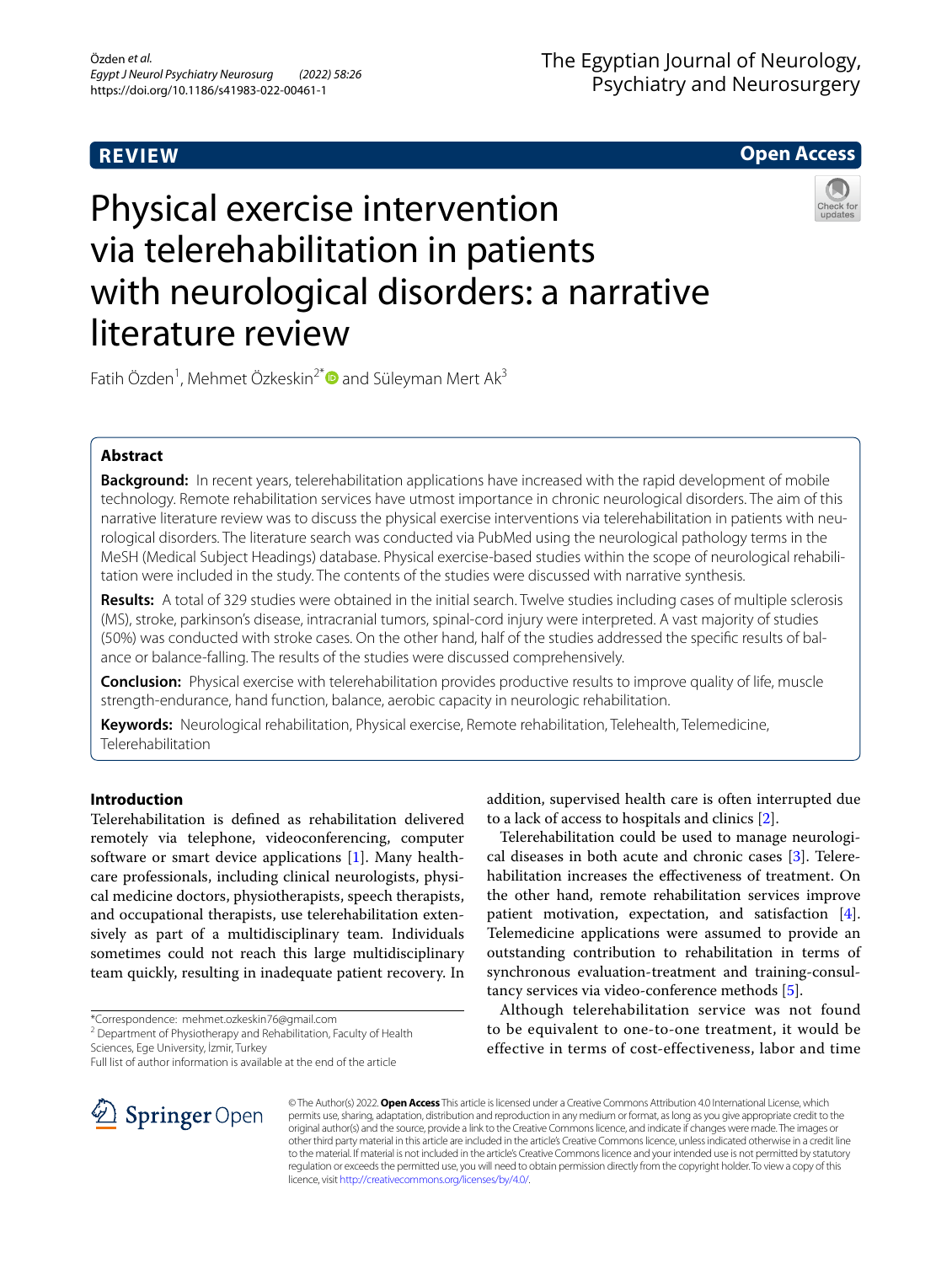[[6](#page-7-5), [7](#page-7-6)]. Current telerehabilitation services are offered to patients through software, mobile applications, games, virtual reality, augmented reality, artificial intelligence, and video-conferencing or sensor-based devices [\[8](#page-7-7), [9\]](#page-7-8). Rehabilitation programs can become more efficient by increasing the motivation and participation of patients during the exercise [[10](#page-7-9)].

To the best of our knowledge, exercise intervention studies via telerehabilitation have not been reviewed comprehensively. Demonstrating the purpose and effectiveness of telerehabilitation in neurological rehabilitation would significantly contribute to the literature. Emphasizing the parameters for which telerehabilitation is most efficient in terms of clinical practice may increase the effectiveness of treatment and rehabilitation. This study was aimed to present the current evidence of telerehabilitation in neurological rehabilitation patients.

# **Materials and methods**

#### **Search strategy and selection criteria**

The search strategy of the study was carried out according to the recommendations of international guidelines [[11\]](#page-7-10). One of the researchers was searched the literature via the PubMed database to find the studies. The physical exercise-based telerehabilitation studies within the scope of neurological rehabilitation were included, published between January 2015 and January 2021.

Keywords were determined as follows; "Multiple Sclerosis" and "Telerehabilitation" (n:58), "Stroke" and "Telerehabilitation" (n:190), "Parkinson's Disease" and "Telerehabilitation" (n:38), "Neuromuscular Disease" and "Telerehabilitation"(n:12), "Cerebellar Ataxia"" and "Telerehabilitation" (n:1), "Spinal Cord Injury" and "Telerehabilitation" (n:27), "Peripheric Nerve Injury" and "Telerehabilitation (n:0), "Polyneuropathies" and "Telerehabilitation" (n:0), "Intracranial Tumors" and "Telerehabilitation" (n:3).

A total of 329 studies were obtained during the initial search. Inclusion criteria of the study were; (1) the studies including a physical exercise program within the scope of the physiotherapy program and (2) having a randomized controlled design. Exclusion criteria of the study were; (1) studies for which only abstract available, (2) duplicate studies, and (3) studies including cases with traumatic brain injury. It was aimed to obtain a more homogeneous review by excluding studies that included traumatic brain injury cases. Because the sudden change in psychological status in individuals with traumatic brain injury may change the proportion of individuals who beneft from telemedicine.

## **Evidence synthesis**

The researchers reached a consensus at the meeting on the inclusion of the articles. The qualitative/narrative synthesis was conducted. We also aimed to systematically present the studies with tables into categories [[12](#page-7-11)].

# **Results**

Inclusion and exclusion of the studies using Rayyan software yielded the following data: Multiple Sclerosis (MS) (3 studies), Stroke (6 studies), Parkinson's Disease (1 study), Intracranial Tumors (1 study), Spinal Cord Injury (1 study). In conclusion, a total of 12 randomized controlled studies were included in this narrative literature review (Fig. [1\)](#page-2-0). The following information was collected: frst author, year, intervention, evaluation parameters, and results (Tables [1](#page-3-0), [2,](#page-4-0) [3](#page-5-0)).

## **Discussion**

# **Studies on multiple sclerosis**

Three of the 12 studies included in this review were conducted on individuals with MS. Considering that most MS patients had a relapsing–remitting type of disease, the importance of telerehabilitation is further understood [ $13$ ]. Because urgent changes are required in the treatment program during MS attacks, two studies focused on balance and stabilization. In one of the studies, Conroy et al. investigated the efectiveness of a customized internet-based telerehabilitation on ambulation rate, balance, exercise compliance in MS patients. The intervention was included core stabilization and lower extremity functionality exercise training. The control group was received supervised exercise sessions. No diference was found in terms of physical performance, balance and walking in terms of three and six-month follow-up periods  $(p > 0.05)$  [[14\]](#page-7-13). Since it is known that supervised exercises are efective in terms of balance and gait parameters in MS rehabilitation, it may be a diferent alternative telerehabilitation option to conduct balance programs via telemedicine in MS alternatively with sensory integration and other additional methods [\[15](#page-7-14)].

Muscle strength of MS patients signifcantly decreases due to fatigue and relatively diminished nerve conduction velocity during attack periods. Low muscle force reduces functionality and quality of life of the patients. Paul et al. evaluated telerehabilitation based exercise applications compared to a conventional home care program in MS patients. The authors recommended physical exercise (two days a week) to their patients for 26 weeks. As part of an individualized exercise program through web-based physiotherapy, patients were given cardiovascular, strength and balance exercises as well as warming, cooling and stretching exercises. The conventional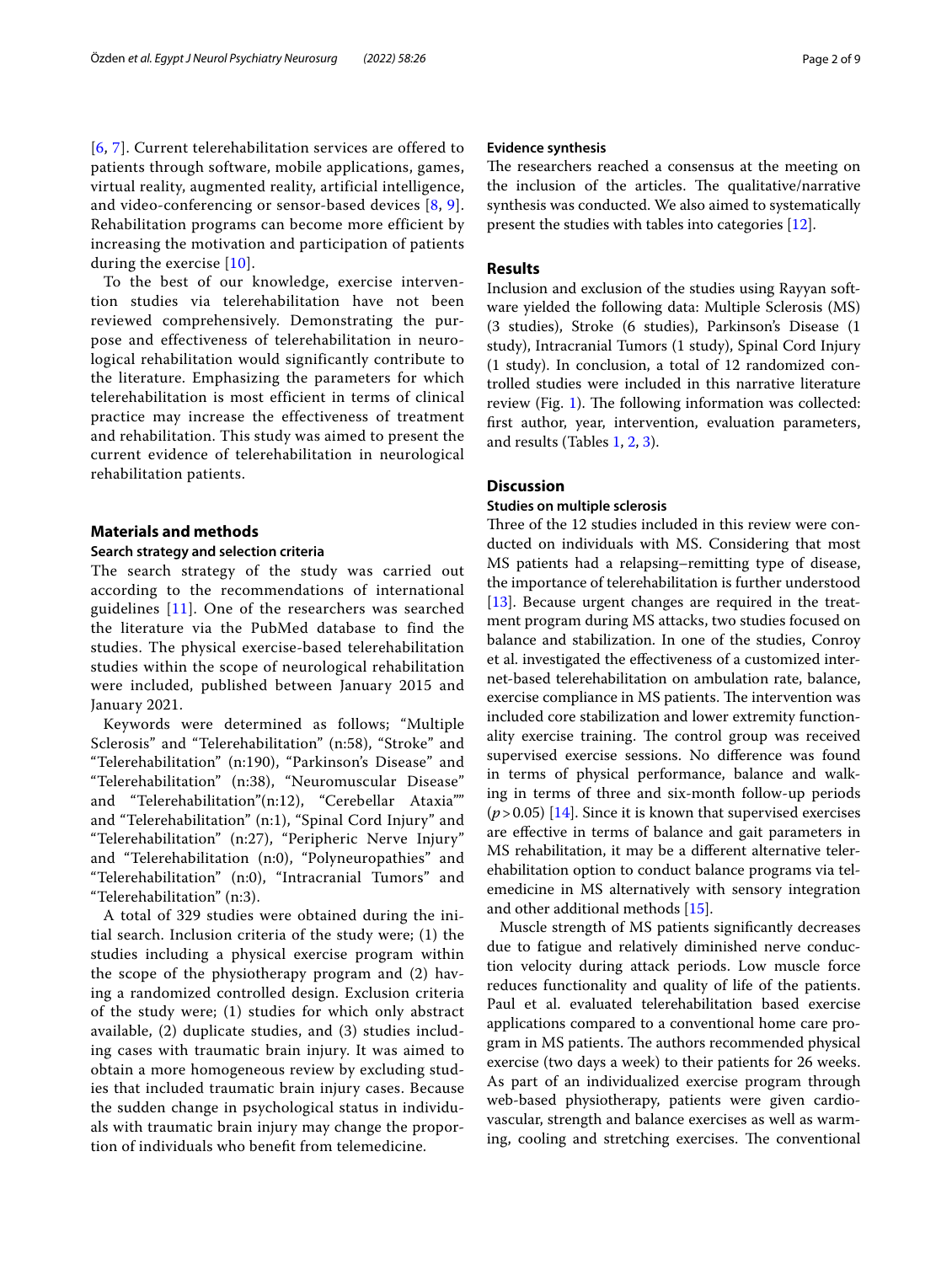

<span id="page-2-0"></span>group received the same exercise prescription with a paper guide. There was no significant difference between the web-based physiotherapy and standard home exercise groups in any parameter at the 3rd-month follow-up (*p*>0.05). A signifcant diference was found between the web-based physiotherapy and standard home exercise groups in favor of the web-based exercise group only in the EQ-5D-VAS parameter at the 6th-month evaluations  $(p<0.05)$  [\[16](#page-7-15)]. These results suggested that telerehabilitation could improve the overall quality of life in MS patients. However, there is a need for more comprehensive research on whether this situation occurs with a direct efect on clinical parameters or through the satisfaction and motivation parameters brought by better compliance with the clinician [\[17\]](#page-7-16).

In another study with the 24-week exercise program to evaluate the efect of web-based protocol training on quality of life in MS patients, training support with was presented asynchronously via a message, e-mail and telephone. Exercise band and medicine balls were used as additional material in the training sessions. Exercise intensity was adjusted with the Borg Scale. Strength and endurance exercises was performed once a week. On the other hand, the control group continued their previous physical activities and were followed up for 3 months. There was no significant difference between the two MS groups regarding health-related quality of life and fatigue  $(p > 0.05)$ . In the intervention group, knee extension and knee fexion motion were signifcantly higher at three months  $(p<0.05)$ . Both knee extension, knee flexion, trunk flexion and extension were significantly higher in favor of the intervention group at the 6th month  $(p<0.05)$ . There was a significant difference in the intervention group compared to the control group after only three months of training  $(p<0.05)$  [\[18\]](#page-7-17). Improvements were reported in strength and endurance. However, psychological parameters, including fatigue and quality of life, did not positively afected. We assumed that more subjective data was required to point out the efectiveness of telehealth on the psychological state of neurology patients.

# **Studies on stroke**

Stroke was the most frequent case group in our study to yield telerehabilitation. Because the transfer of stroke patients to the hospital is difficult. It is essential to manage both home care and other health services remotely in some cases. Since stroke requires life-long rehabilitation,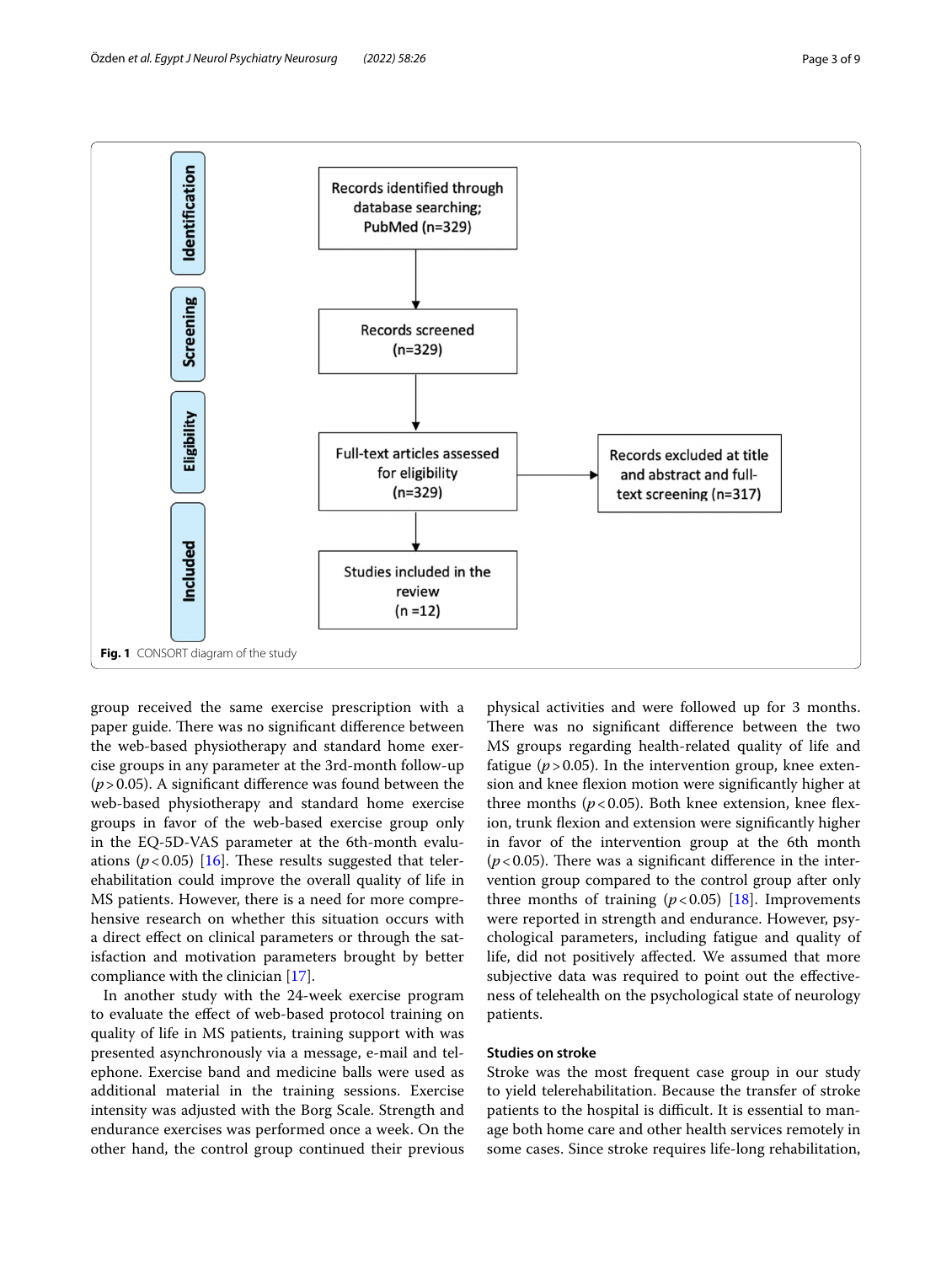| Author         | Year Intervention                                                                                                                                                                                                                                                                         | Outcomes of<br>Ist and 2nd<br>assessment                                       | Setting | Results                                                                                                                                                                                                                                                                                                                                        |
|----------------|-------------------------------------------------------------------------------------------------------------------------------------------------------------------------------------------------------------------------------------------------------------------------------------------|--------------------------------------------------------------------------------|---------|------------------------------------------------------------------------------------------------------------------------------------------------------------------------------------------------------------------------------------------------------------------------------------------------------------------------------------------------|
|                |                                                                                                                                                                                                                                                                                           |                                                                                |         |                                                                                                                                                                                                                                                                                                                                                |
| Tallner et al. | The patients were asked to continue their routine physical exercises<br>calls. Both the aerobic and strengthening exercise were prescribed<br>Telerehabilitation was given via messaging, e-mail and telephone<br>2016 Web-Based Exercise Group (n:36)<br>Control group (n:41)            | Fatigue<br>VO2 <sub>Peak</sub><br>FVC<br>HrQoL<br>MIMF                         |         | (p < 0.05). Aerobic capacity was only higher at 3rd month assessment<br>In-office visit Knee extension and flexion was higher in telerehabilitation group at<br>3rd month (p<0.05). In 6th months, both knee flexion–extension,<br>trunk flexion-extension were better in web-based exercise group<br>in telerehabilitation group $(p < 0.05)$ |
|                | Conroy et al. 2017 Web-Based Telerehabilitation Group (n:16) Core stabilization and lower<br>Conventional Exercise Group (n:8) The same exercises were given with<br>extremity strengthening exercises were given with a web based<br>telerehabilitation platform<br>conventional methods | MSWS-12<br>T25FW<br><b>GMWT</b><br>BBS                                         |         | $6NNT$ , BBS, MSWS12 in 3rd and 6th months assessments ( $p > 0.05$ )<br>In-office visit There were no significant differences between groups on T25FW,                                                                                                                                                                                        |
| Paul et al.    | retch exercises with a web-<br>Aerobic, strengthening, balance and st<br>Standard Home Exercise Program (n:36)<br>Paper-based same exercise protocol<br>2018 Web-Based Physiotherapy (n:36)<br>based platform                                                                             | MS-RCS<br>MSIS <sub>v2</sub><br>2MWT<br>T25FW<br>EQ-5D<br>$\frac{6}{2}$<br>3BS |         | In-office visit EQ-5DVAS was significantly higher in web-based group in sixth month<br>evaluation ( $p < 0.05$ )                                                                                                                                                                                                                               |

<span id="page-3-0"></span>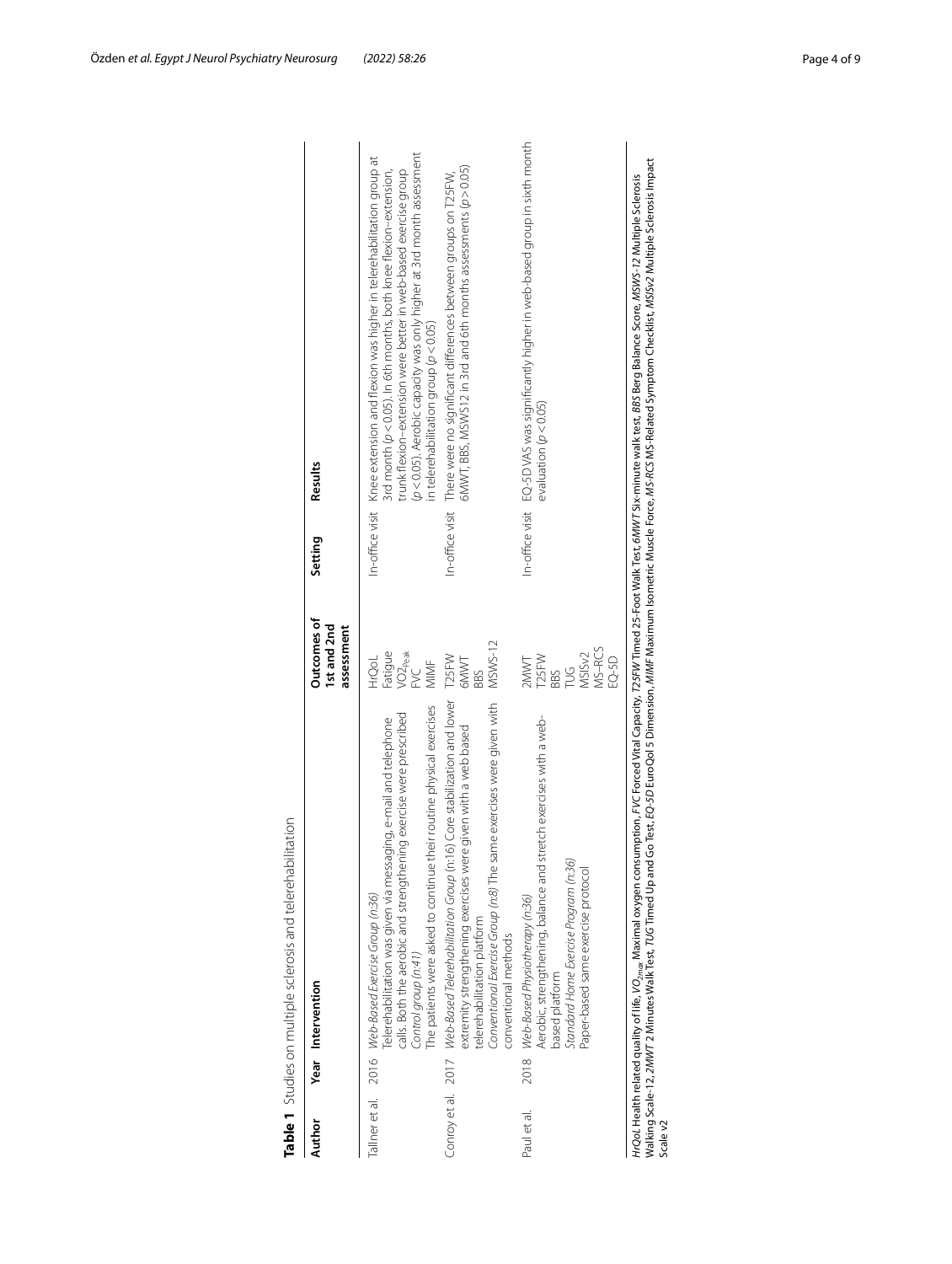## <span id="page-4-0"></span>**Table 2** Studies on stroke and telerehabilitation

| Author        |      | Year Intervention                                                                                                                                                                                                                                                           | Outcomes of<br>1st and 2nd<br>assessment               | Setting  | <b>Results</b>                                                                                                                                                                                        |
|---------------|------|-----------------------------------------------------------------------------------------------------------------------------------------------------------------------------------------------------------------------------------------------------------------------------|--------------------------------------------------------|----------|-------------------------------------------------------------------------------------------------------------------------------------------------------------------------------------------------------|
| Linder et al. |      | 2015 Telerehabilitasyon group (n:51)<br>Hand Mentor Pro robotic assisted wrist and<br>finger active assistive range of motion<br>Home exercise group (n:48)<br>Active, active-assisted, and functional<br>range of motion exercises                                         | <b>SIS</b><br>CES-D                                    |          | In-office visit There was significant difference between<br>groups on hand function ( $p < 0.05$ )                                                                                                    |
|               |      | Chumbler et al. 2015 Telerehabilitasyon group (STeleR) (n:25)<br>Consisted of telephone and message-<br>based function exercises and adaptive<br>techniques for the daily life<br>Conventional Care (n:23)<br>Conventional rehabilitation care was<br>applied to this group | FES<br>SSPS-CS                                         | Remotely | STeleR group was better on satisfaction<br>$(p < 0.05)$ . There were no significant differ-<br>ences on FES ( $p > 0.05$ )                                                                            |
| Chen et al.   |      | 2017 Telerehabilitasyon group (n:26)<br>Live video-conferencing was conducted by<br>physiotherapist<br>Conventional Physiotherapy Group(n:25)<br>Conventional face-to-face physiotherapy<br>was applied                                                                     | mBl<br><b>BBS</b>                                      |          | In-office visit There was no significant difference between<br>groups ( $p > 0.05$ )                                                                                                                  |
| Chen et al.   |      | 2020 Home-Based Telerehabilitasyon (n:22)<br>Telerehabilitation based home exercise<br>program was applied with the assistance of<br>physiotherapist<br>Conventional Physiotherapy (n:22)<br>Consists of face-to-face physiotherapy<br>sessions                             | <b>FMA</b><br>BI                                       |          | In-office visit Telerehabilitation group was better in terms<br>of hand function ( $p < 0.05$ )                                                                                                       |
| Wu et al.     |      | 2020 Intervention Group (n:32)<br>Multi-disciplinary care model was applied<br>via the teleconferencing<br>Control Group (n:32)<br>Extremity position, transfer activities, range<br>of motion exercises was prescribed                                                     | <b>FMA</b><br><b>BBS</b><br>6MWT<br>mB<br>SSQoL        |          | In-office visit Telerehabilitation group was significantly<br>higher score on Fugl-Meyer Motor Function<br>Assessment, Berg Balance Scale ve Stroke-<br>Specific Quality of Life Scale ( $p < 0.05$ ) |
| Asano et al.  | 2021 | Telerehabilitation-Based Physiotherapy (n:50)<br>Standardized telerehabilitation, includ-<br>ing physiotherapy and ergotherapy was<br>carried out<br>Conventional Care Group (n:48) Standard<br>hospital care was conducted                                                 | <b>LLFDI</b><br>$SF-36$<br><b>TFMWT</b><br>2MWT<br>mBI |          | In-office visit There was no significant difference between<br>groups ( $p > 0.05$ )                                                                                                                  |

*SIS* Stroke Impact Scale, *CES-D* Center for Epidemiologic Studies Depression Scale, *FES* Falls Efcacy Scale, *T25FW* Timed 25-Foot Walk Test, *mBI* Modifed Barthel Index, *BBS* Berg Balance Score, *FMA* Fugl-Meyer Assessment, *BI* Barthel Index, *6MWT* Six-minute walk test, *SF-36* Short Form 36, *TFMWT* Timed Five-Meter Walk Test, *2MWT* 2 Minutes Walk Test, *SSPS-CS* Stroke-Specifc Patient Satisfaction with Care Scale, *SSQoL* Stroke Specifc Quality of Life Scale, *LLFDI* Late-Life Function and Disability Instrument

the accessibility of telerehabilitation provides essential contribution to the patients [[19\]](#page-7-18). Linder et al. planned a randomized controlled trial to determine the efectiveness of remote home exercise program (HEP) on quality of life and depression in people after stroke. The exercise program included range of motion exercises: active, active-assisted movements, and functional exercises with the Hand Mentor Pro robot-assisted device for eight weeks  $(5 \text{ days/week}, 3 \text{ h a day})$ . There was no signifcant diference between the two groups regarding function and depression  $(p > 0.05)$  [[20](#page-7-19)]. In particular, the inefectiveness of a telerehabilitation service including robotics in stroke, may be due to the system's complexity. Additionally, the 8-week follow-up period may not be enough time to observe this possible positive efect.

Chumbler et al. determined the impact of multifactorial stroke telerehabilitation on satisfaction in patients with stroke, who had fall history. Multifactorial Stroke Telerehabilitation Group received telerehabilitation via messaging, telephone calls to give patients function exercises and adaptive daily life techniques. Conventional care was applied to the control group. Compared with the control group, intervention group showed signifcant changes in hospital satisfaction  $(p < 0.05)$  [[21\]](#page-7-20). No difference was observed in self-efficacy due to falling. It is known that telerehabilitation does not afect clinical parameters in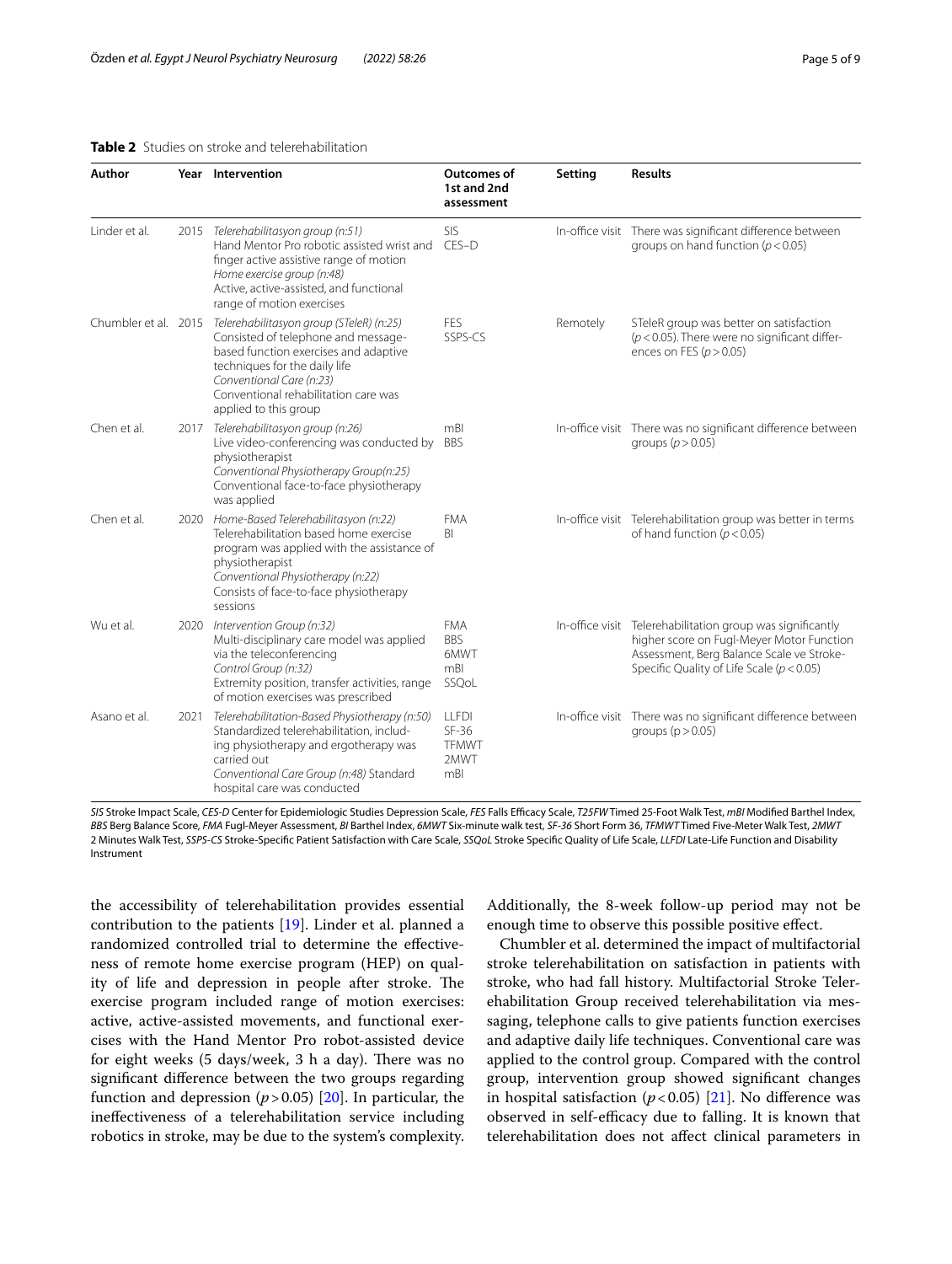| Author         | Year Disorder                            | Intervention                                                                                                                                                                                                                                                                                       | <b>Outcomes of</b><br>1st and 2nd<br>assessment            | Setting | <b>Results</b>                                                                                        |
|----------------|------------------------------------------|----------------------------------------------------------------------------------------------------------------------------------------------------------------------------------------------------------------------------------------------------------------------------------------------------|------------------------------------------------------------|---------|-------------------------------------------------------------------------------------------------------|
|                | Gandolfi et al. 2017 Parkinson's Disease | TeleWii Group (n:38)<br>Home-based TeleWii education<br>was consisted of 21 balance exer-<br>cise session, each of 50 min<br>Sensory Integration Balance Edu-<br>cation (n:34)<br>Static, dynamic balance and gait<br>education was consisted of 21<br>balance exercise session, each of<br>50 min | <b>BBS</b><br>ABC.<br>10MWT<br>DGI                         |         | In-office visit TeleWii group was higher in terms<br>of balance ( $p < 0.05$ )                        |
| Coulter et al. | 2017 Spinal Cord Injury                  | Web-Based Physiotherapy Group<br>(n:15)<br>Video-based exercise, exercise<br>diary was ordered for 8 weeks<br>Conventional Care Group (n:6)<br>Routine physical activity was<br>encouraged and patients were<br>asked to fill exercise diary                                                       | 6MWT<br>WHOQoL<br><b>HADS</b>                              |         | In-office visit There was no significant difference<br>between groups ( $p > 0.05$ )                  |
|                | Gehring et al. 2018 Intra-cranial Tumor  | Home Telerehabilitation Group<br>(n:23)<br>Maximum heart rate was set as<br>%60-85. Aerobic exercises were<br>applied and monitorized<br>Control Group (n:11)<br>Active life-style prescriptions<br>were ordered regarding national<br>health quidelines                                           | <b>IPAO</b><br>$\mathsf{VO}_{2\mathsf{max}}$<br><b>BMI</b> |         | In-office visit Telerehabilitation group was better<br>on VO <sub>2</sub> peak and BMI ( $p < 0.05$ ) |

#### <span id="page-5-0"></span>**Table 3** Studies on other neurologic disorders and telerehabilitation

*BBS* Berg Balance Score, *ABC* Activity Specifc Balance Confdence, *10MWT* 10-Meter Walking Test, *DGI* Dynamic Gait Index, *6MWT* Six-minute walk test, *WHOQoL* World Health Organization Quality of Life assessment, *HADS* Hospital Anxiety Depression Scale, *IPAQ* International Physical Activity Questionnaire, *VO2max* Maximal oxygen consumption, *BMI* Body Mass Index

some cases. On the other hand, it has a positive efect in the long term by increasing satisfaction and participation [[22\]](#page-7-21). It can be argued that this psychological effect may also contribute to the physical condition over the years.

In another study, Chen et al. were aimed to provide the efectiveness of a 12-week telerehabilitation program of motor exercises in stroke patients. One hour of physiotherapy and 10 rehabilitation training sessions per week were applied in a 3-month program. Under the guidance of physiotherapists, the telerehabilitation system and the face-to-face training program were compared with inhome rehabilitation training. The telerehabilitation group showed a signifcant improvement in upper extremity performance compared to the conventional rehabilitation group ( $p < 0.05$ ) [\[23](#page-7-22)]. These results may suggest that telerehabilitation is more efective than face-to-face training in remote stroke management. We also believe that patients may have worked more efficiently in their home setting.

To investigate the efectiveness of exercise training based telerehabilitation on patients with acute stroke, Wu et al. designed a comprehensive study for home care. The training was given to the patients, including extremity positioning, bed positioning, transfer activities and joint mobility for three months. After the patients were discharged, routine rehabilitation recommendations were applied to the patients in the control group via phone follow-up once a week. Signifcant changes were observed in both intervention and control groups compared to baseline  $(p<0.05)$ . However, intervention group gained more on "Fugl-Meyer Motor Function Assessment", "Berg Balance Scale" and "Stroke-Specifc Quality of Life Scale"  $(p<0.05)$  [\[24](#page-7-23)]. These results suggest that telerehabilitation can be an efective care model in the acute period [\[25\]](#page-7-24). In order to improve balance, hand function and quality of life of stroke patients in the acute period, the remote care model may beneft clinical practice.

Chen et al. conducted a 3-month program to assess the efectiveness of home telerehabilitation on physical performance in stroke patients. After discharge, both groups were given exercises ("Bobath Therapy" and "Proprioceptive Neuromuscular Facilitation") and Electromyography-Triggered Neuromuscular Stimulation". The conventional physiotherapy group received rehabilitation treatment in the outpatient physical therapy unit. There were significant improvements in function and balance parameters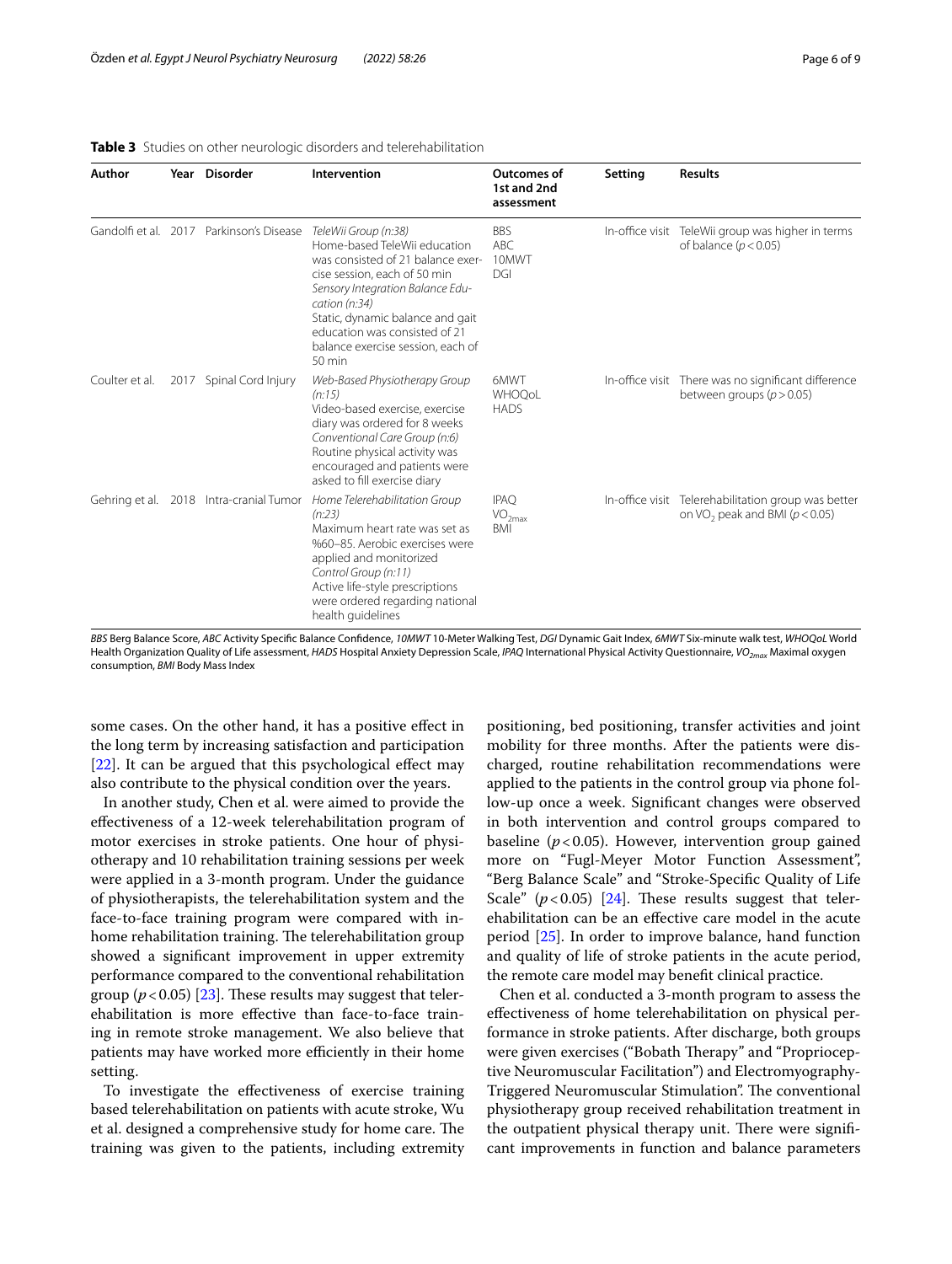in both groups  $(p<0.05)$ , but none of the differences between the groups was significant  $(p > 0.05)$  [[26\]](#page-7-25). Due to the complex nature of the "Bobath Therapy" and "Proprioceptive Neuromuscular Facilitation" exercises applied in this study, better results could not be obtained compared to the conventional rehabilitation group. Further studies may prefer simple exercises within the scope of remote rehabilitation. Comparing complex and simple exercise prescriptions in randomized controlled trial may further explain this situation.

Asano et al. planned a study to assess the efect of the telerehabilitation system on functional results after the 3 months of stroke. The telerehabilitation group received both an occupational therapy and a physiotherapy program. The study physiotherapist revised the exercises with a personalized program. The usual care group received the routine care (1-h clinic-based rehabilitation sessions once or twice a week) until to the discharge. No signifcant diference was found in any parameter between the groups  $(p > 0.05)$  [\[27](#page-7-26)]. It may also be the case that the clinical picture affects the efficiency of telerehabilitation in individuals with stroke. Remote rehabilitation may be less efective, especially in the very old-aged and disabled population, also depending on the sociocultural level.

#### **Studies on other neurological disorders**

Another case group was the Parkinson's disease. Gandolf et al. was planned research to demonstrate the efect of in-home virtual reality based telerehabilitation on balance. The control group was received "Sensory Integration-Based Balance Training (SIBT)" in the face-to-face application. Both groups received 21 individualized treatment sessions of 50 min. The frequency of the exercises was 3 days for week. Static and dynamic balance training were given with a SIBT approach. Balance was found to be significantly higher in virtual reality group  $(p < 0.05)$ . There was no significant difference in other outcome measures  $(p > 0.05)$  [\[28](#page-7-27)]. Virtual Reality can give effective results in balance training. On the other hand, it should be considered that the sustainability of the balance results on the function is controversial.

The other case group was intra-cranial tumors. Gehringer et al. evaluated the efect of a home-based exercise for patients with high-level glioma. The program lasted a total of 24 weeks. The home-based group was given an aerobic exercise prescription with a maximal heart rate adjusted to 60–85%. Compared with the control group, the intervention group presented signifcant improvements in absolute  $\rm VO_{2max}$  and body mass index (*p*<0.05) [[29\]](#page-7-28). It should be emphasized that remote aerobic exercise follow-up and monitoring can also be efective in neurological rehabilitation [[30\]](#page-7-29).

It is also known that the efficacy of telerehabilitation in the management of spinal cord injuries has already been proven. Coulter et al. planned an 8-week, 2 sessions per week exercise program to assess the efect of webbased tele-exercise protocol in participants with spinal cord injury. The web-based physiotherapy group used the website for personalized exercise programs. Each exercise page includes a video and a written description of the exercise. 30-min sessions were given 2 days a week for 8 weeks. Ordinary care group was received conventional exercise program. Although the diferences between the groups were not signifcant, six-meter walk test performance was higher in web-based physiotherapy group (*p*>0.05). No signifcant diferences were found between the groups for other parameters  $(p > 0.05)$  [\[31](#page-8-0)]. We assumed that exercise progression via video conference would provide additional contributions to the webbased applications.

## **Conclusions**

Most of the telerehabilitation studies were conducted in the stroke cases. Telerehabilitation was found to be efective on patient satisfaction as well as clinical parameters including hand function, balance and function in patients with stroke. On the other hand, it was observed that telerehabilitation positively afected the general quality of life, muscle strength and endurance in individuals with MS. Balance and function improved with telerehabilitation in individuals with Parkinson's disease. Lastly, aerobic capacity increased in individuals with intra-cranial tumor and spinal cord injury via telehealth applications. It has been emphasized that the most signifcant barriers to access to telerehabilitation are the advanced age of the patients and the problems of accessing the internet. In summary, physical exercise with telerehabilitation provides productive results to improve quality of life, muscle strength-endurance, hand function, balance, aerobic capacity in patients recruiting neurologic rehabilitation.

#### **Abbreviations**

MS: Multiple sclerosis; MeSH: Medical Subject Headings; EQ-5D-VAS: EuroQol-5D-Visual Analog Scale; HEP: Home Exercise Program; STeleR: Stroke Telerehabilitation Group; PNF: Proprioceptive neuromuscular facilitation; ETNS: Electromyography-triggered neuromuscular stimulation; SIBT: Sensory integration based balance training; 6MWT: Six Meter Walk Test; T25FW: Timed 25-FootWalk Test (T25FW); BBS: Berg Balance Score; MSWS-12: MS Walking Scale-12; 2MWT: 2 Minute-Walk Test (2MWT); TUG: Timed up and go test; HrQoL: Health Related Quality of Life; FVC: Forced vital capacity; SIS: Stroke Impact Scale; CES-D: Center for Epidemiologic Studies Depression Scale; FES: Falls Efficacy Scale; SSPSC: Stroke-Specific Patient Satisfaction with Care; FMA: Fugl-Meyer Assessment; mBI: Modifed Barthel Index; SF-36: Short Form 36 (SF-36); TFMWT: Timed Five-Meter Walk Test; ABC: Activities-Specifc Balance Confdence; 10MWT: 10-Meter Walking Test; DGI: Dynamic Gait Index; IPAQ: International Physical Activity Questionnaire (IPAQ); BMI: Body Mass Index; HADS: Hospital Anxiety Depression.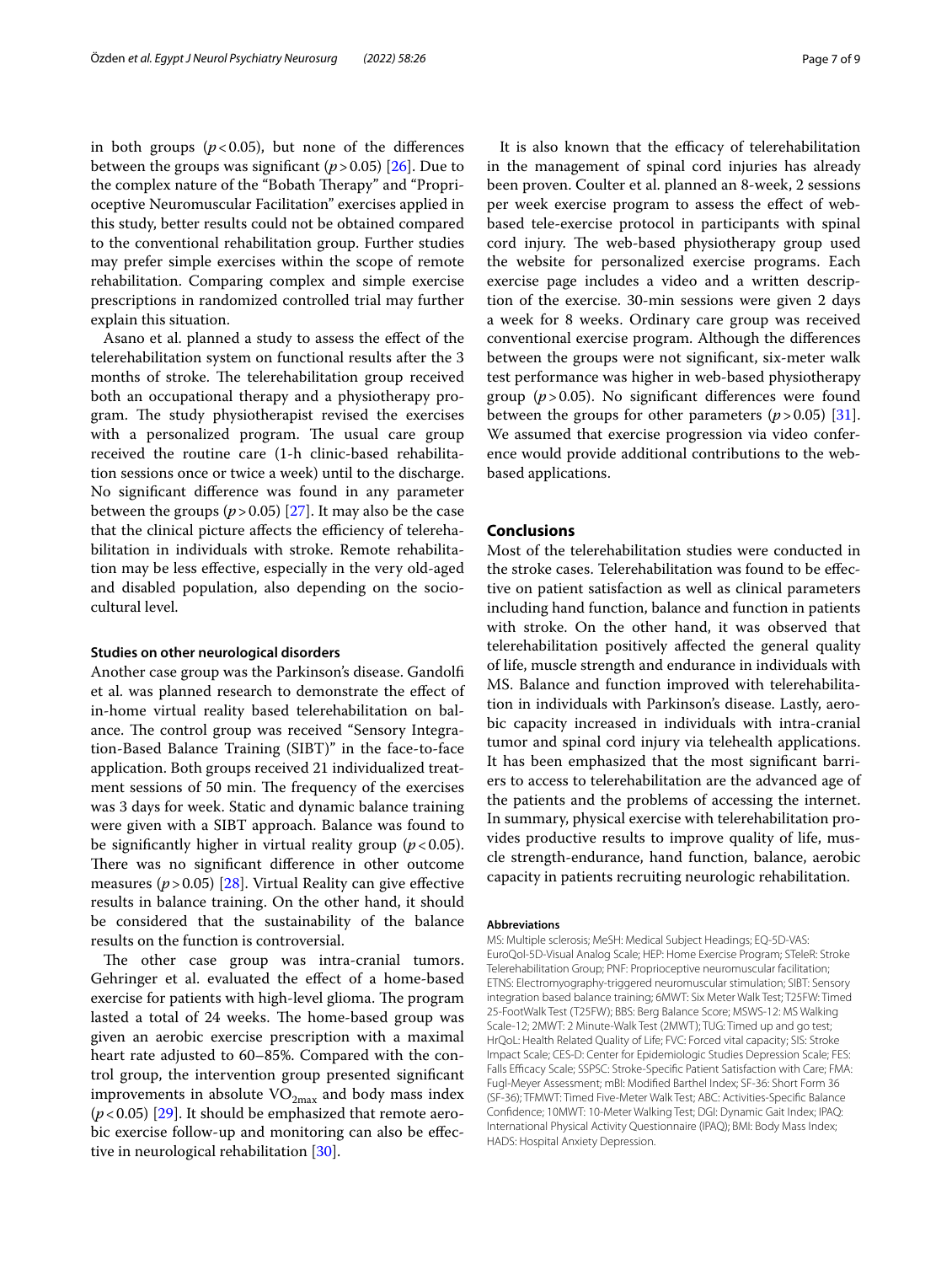#### **Acknowledgements**

Not applicable.

#### **Authors' contributions**

SMA and MÖ researched literature and conceived the study. FÖ and MÖ were involved in protocol development and writing. All authors reviewed and edited the manuscript and approved the fnal version of the manuscript.

#### **Funding**

None.

#### **Availability of data and materials**

Not applicable.

#### **Declarations**

**Ethics approval and consent to participate** Not applicable.

#### **Consent for publication**

Not applicable.

#### **Competing interests**

The authors declare that they have no competing interests.

#### **Author details**

<sup>1</sup> Department of Health Care Services, Köyceğiz Vocational School of Health Services, Muğla Sıtkı Koçman University, Muğla, Turkey. <sup>2</sup>Department of Physiotherapy and Rehabilitation, Faculty of Health Sciences, Ege University, İzmir, Turkey. <sup>3</sup> Department of Physiotherapy and Rehabilitation, Institute of Health Sciences, Ege University, İzmir, Turkey.

Received: 3 November 2021 Accepted: 7 February 2022 Published online: 19 February 2022

#### **References**

- <span id="page-7-0"></span>Schwamm LH, Holloway RG, Amarenco P, Audebert HJ, Bakas T, Chumbler NR, et al. A review of the evidence for the use of telemedicine within stroke systems of care: a scientifc statement from the American Heart Association/American Stroke Association. Stroke. 2009;40(7):2616–34.
- <span id="page-7-1"></span>2. Koh GC, Yen SC, Tay A, Cheong A, Ng YS, De Silva DA, et al. Singapore Tele-technology Aided Rehabilitation in Stroke (STARS) trial: protocol of a randomized clinical trial on tele-rehabilitation for stroke patients. BMC Neurol. 2015;15(1):1–4.
- <span id="page-7-2"></span>3. Wootton R. Twenty years of telemedicine in chronic disease management–an evidence synthesis. J Telemed Telecare. 2012;18(4):211–20.
- <span id="page-7-3"></span>4. Medina JL, Acosta-Vargas P, Rybarczyk Y. A systematic review of usability and accessibility in telerehabilitation systems. London: IntechOpen; 2019.
- <span id="page-7-4"></span>5. Cardinale AM. The opportunity for telehealth to support neurological health care. Telemed E-Health. 2018;24(12):969–78.
- <span id="page-7-5"></span>6. Bendixen RM, Levy CE, Olive ES, Kobb RF, Mann WC. Cost efectiveness of a telerehabilitation program to support chronically ill and disabled elders in their homes. Telemed E-Health. 2009;15(1):31–8.
- <span id="page-7-6"></span>7. Fatoye F, Gebrye T, Fatoye C, Mbada CE, Olaoye MI, Odole AC, et al. The clinical and cost-efectiveness of telerehabilitation for people with nonspecifc chronic low back pain: randomized controlled trial. JMIR Mhealth Uhealth. 2020;8(6):e15375.
- <span id="page-7-7"></span>8. Calvaresi D, Marinoni M, Dragoni AF, Hilfker R, Schumacher M. Realtime multi-agent systems for telerehabilitation scenarios. Artif Intell Med. 2019;96:217–31.
- <span id="page-7-8"></span>de Souza Miguel GF, de Sá AAR, de Souza JT, Naves ELM. Home-based telerehabilitation: a review of remote therapy frameworks. Res Soc Dev. 2021;10(6):e4910615489.
- <span id="page-7-9"></span>10. Mella-Abarca W, Barraza-Sánchez V, Ramírez-Parada K. Telerehabilitation for people with breast cancer through the COVID-19 pandemic in Chile. Ecancermedicalscience. 2020;14:1–8.
- <span id="page-7-10"></span>11. Ferrari R. Writing narrative style literature reviews. Med Writ. 2015;24(4):230–5.
- <span id="page-7-11"></span>12. Popay J, Roberts H, Sowden A, Petticrew M, Arai L, Rodgers M, et al. Guidance on the conduct of narrative synthesis in systematic reviews: a product from the ESRC Methods Programme. Lancaster: Lancaster University; 2006.
- <span id="page-7-12"></span>13. Adelman G, Rane SG, Villa KF. The cost burden of multiple sclerosis in the United States: a systematic review of the literature. J Med Econ. 2013;16(5):639–47.
- <span id="page-7-13"></span>14. Conroy SS, Zhan M, Culpepper WJ, Royal W III, Wallin MT. Self-directed exercise in multiple sclerosis: evaluation of a home automated telemanagement system. J Telemed Telecare. 2018;24(6):410–9.
- <span id="page-7-14"></span>15. Gandolf M, Munari D, Geroin C, Gajofatto A, Benedetti MD, Midiri A, et al. Sensory integration balance training in patients with multiple sclerosis: a randomized, controlled trial. Mult Scler. 2015;21(11):1453–62.
- <span id="page-7-15"></span>16. Paul L, Renfrew L, Freeman J, Murray H, Weller B, Mattison P, et al. Web-based physiotherapy for people affected by multiple sclerosis: a single blind, randomized controlled feasibility study. Clin Rehabil. 2019;33(3):473–84.
- <span id="page-7-16"></span>17. Özden F, Sarı Z, Karaman ÖN, Aydoğmuş H. The efect of video exercise-based telerehabilitation on clinical outcomes, expectation, satisfaction, and motivation in patients with chronic low back pain. Ir J Med Sci (1971-). 2021;1:1–11.
- <span id="page-7-17"></span>18. Tallner A, Streber R, Hentschke C, Morgott M, Geidl W, Mäurer M, et al. Internet-supported physical exercise training for persons with multiple sclerosis—a randomised, controlled study. Int J Mol Sci. 2016;17(10):1–11.
- <span id="page-7-18"></span>19. Johansson T, Wild C. Telerehabilitation in stroke care–a systematic review. J Telemed Telecare. 2011;17(1):1–6.
- <span id="page-7-19"></span>20. Linder SM, Rosenfeldt AB, Bay RC, Sahu K, Wolf SL, Alberts JL. Improving quality of life and depression after stroke through telerehabilitation. Am J Occup Ther. 2015;69(2):1–10.
- <span id="page-7-20"></span>21. Chumbler NR, Li X, Quigley P, Morey MC, Rose D, Grifths P, et al. A randomized controlled trial on Stroke telerehabilitation: The efects on falls self-efficacy and satisfaction with care. J Telemed Telecare. 2015;21(3):139–43.
- <span id="page-7-21"></span>22. Piron L, Turolla A, Tonin P, Piccione F, Lain L, Dam M. Satisfaction with care in post-stroke patients undergoing a telerehabilitation programme at home. J Telemed Telecare. 2008;14(5):257–60.
- <span id="page-7-22"></span>23. Chen J, Sun D, Zhang S, Shi Y, Qiao F, Zhou Y, et al. Efects of homebased telerehabilitation in patients with stroke: a randomized controlled trial. Neurology. 2020;95(17):e2318–30.
- <span id="page-7-23"></span>24. Wu Z, Xu J, Yue C, Li Y, Liang Y. Collaborative care model based telerehabilitation exercise training program for acute stroke patients in China: a randomized controlled trial. J Stroke Cerebrovasc Dis. 2020;29(12):105328.
- <span id="page-7-24"></span>25. Corriveau H, Tousignant M, Gosselin S, Boissy P. Patients satisfaction with an in-home telerehabilitation exercise program and physiotherapists' satisfaction toward technology for an acute stroke population: a pilot study. Assistive technology: from research to practice. Amsterdam: IOS Press; 2013. p. 753–7.
- <span id="page-7-25"></span>26. Chen J, Jin W, Dong WS, Jin Y, Qiao FL, Zhou YF, et al. Efects of homebased telesupervising rehabilitation on physical function for stroke survivors with hemiplegia: a randomized controlled trial. Am J Phys Med Rehabil. 2017;96(3):152–60.
- <span id="page-7-26"></span>27. Asano M, Tai BC, Yeo FY, Yen SC, Tay A, Ng YS, et al. Home-based telerehabilitation presents comparable positive impact on self-reported functional outcomes as usual care: the Singapore Tele-technology Aided Rehabilitation in Stroke (STARS) randomised controlled trial. J Telemed Telecare. 2021;27(4):231–8.
- <span id="page-7-27"></span>28. Gandolf M, Geroin C, Dimitrova E, Boldrini P, Waldner A, Bonadiman S, et al. Virtual reality telerehabilitation for postural instability in Parkinson's disease: a multicenter, single-blind, randomized, controlled trial. Biomed Res Int. 2017;2017:7962826–911.
- <span id="page-7-28"></span>29. Gehring K, Kloek CJ, Aaronson NK, Janssen KW, Jones LW, Sitskoorn MM, et al. Feasibility of a home-based exercise intervention with remote guidance for patients with stable grade II and III gliomas: a pilot randomized controlled trial. Clin Rehabil. 2018;32(3):352–66.
- <span id="page-7-29"></span>30. Aragaki D, Luo J, Weiner E, Zhang G, Darvish B. Cardiopulmonary telerehabilitation. Phys Med Rehabil Clin. 2021;32(2):263–76.